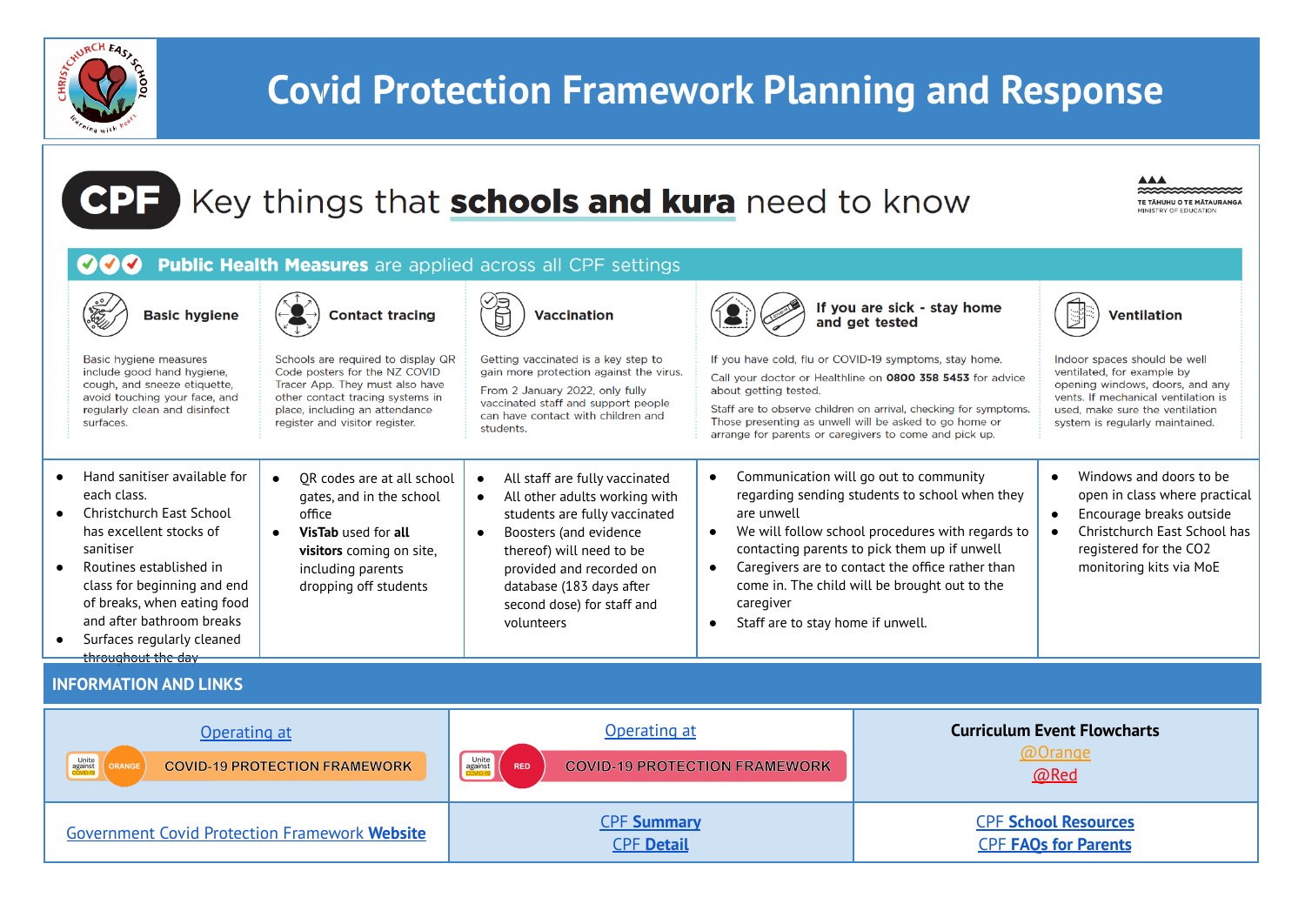| <b>ORANGE</b><br>Schools and kura are OPEN for on site learning for all students.                                                                                                                                                        | <b>CHRISTCHURCH EAST SCHOOL'S RESPONSE</b>                                                                                                                                                                                                | NOTES Y / QUESTIONS ?<br>LINKS $\mathscr{D}$ / $\triangledown$ ACTIONS                                                                                        |
|------------------------------------------------------------------------------------------------------------------------------------------------------------------------------------------------------------------------------------------|-------------------------------------------------------------------------------------------------------------------------------------------------------------------------------------------------------------------------------------------|---------------------------------------------------------------------------------------------------------------------------------------------------------------|
| Face coverings are required on school transport<br>for ākonga aged 12 and up.<br><b>Face coverings are encouraged</b> but not required indoors at school.                                                                                | Face coverings - encouraged for all. Promotion<br>in all communication. Staff strongly encouraged<br>to model mask-wearing                                                                                                                | Masks need to be proper masks, no scarves,<br>bandanas etc. Blue surgical masks, triple-layered<br>cloth masks or higher spec (KN95) masks are<br>recommended |
| <b>Children with complex medical needs</b> are encouraged to take<br>additional precautions when leaving home. Parents, caregivers and<br>students will need to work with the school to develop a plan to<br>support attendance on site. | Work with whanau to mitigate any potential<br>health risk and/or to support attendance at<br>school                                                                                                                                       | SENCos have contacted ORS whanau<br>Teachers connect regularly with whānau of<br>students with medical needs                                                  |
| Staff are able to work across more than one group/class of<br>students within the school.<br>Staff such as itinerant music teachers and relief teachers will be<br>able to work across different schools                                 | Ensure all cross-school teachers/tutors are<br>following hygiene and contact tracing guidelines                                                                                                                                           |                                                                                                                                                               |
| <b>Curriculum related activities</b> - Large activities with students, if<br>they are to go ahead, should take place in well-ventilated areas<br>or outdoors.                                                                            | Whanau are able to come on-site to drophildren<br>off and pick them up.<br>Pōwhiri and whole-school assemblies postponed<br>Off-site curriculum-related activities will need to<br>follow venue protocols for vaccine pass<br>information | <b><i>S</i></b> Event Planning <b>@Orange</b><br>V RAMs to include Covid safety quidelines                                                                    |
| Non-curriculum related events may only go ahead if a vaccination<br>certificate is required. If bringing others on site, including parents<br>and caregivers, any general rules for events applicable at the time<br>will apply.         | Non-curriculum events need to follow<br>gatherings guidelines and vaccine protocols of<br>off-site venues.                                                                                                                                |                                                                                                                                                               |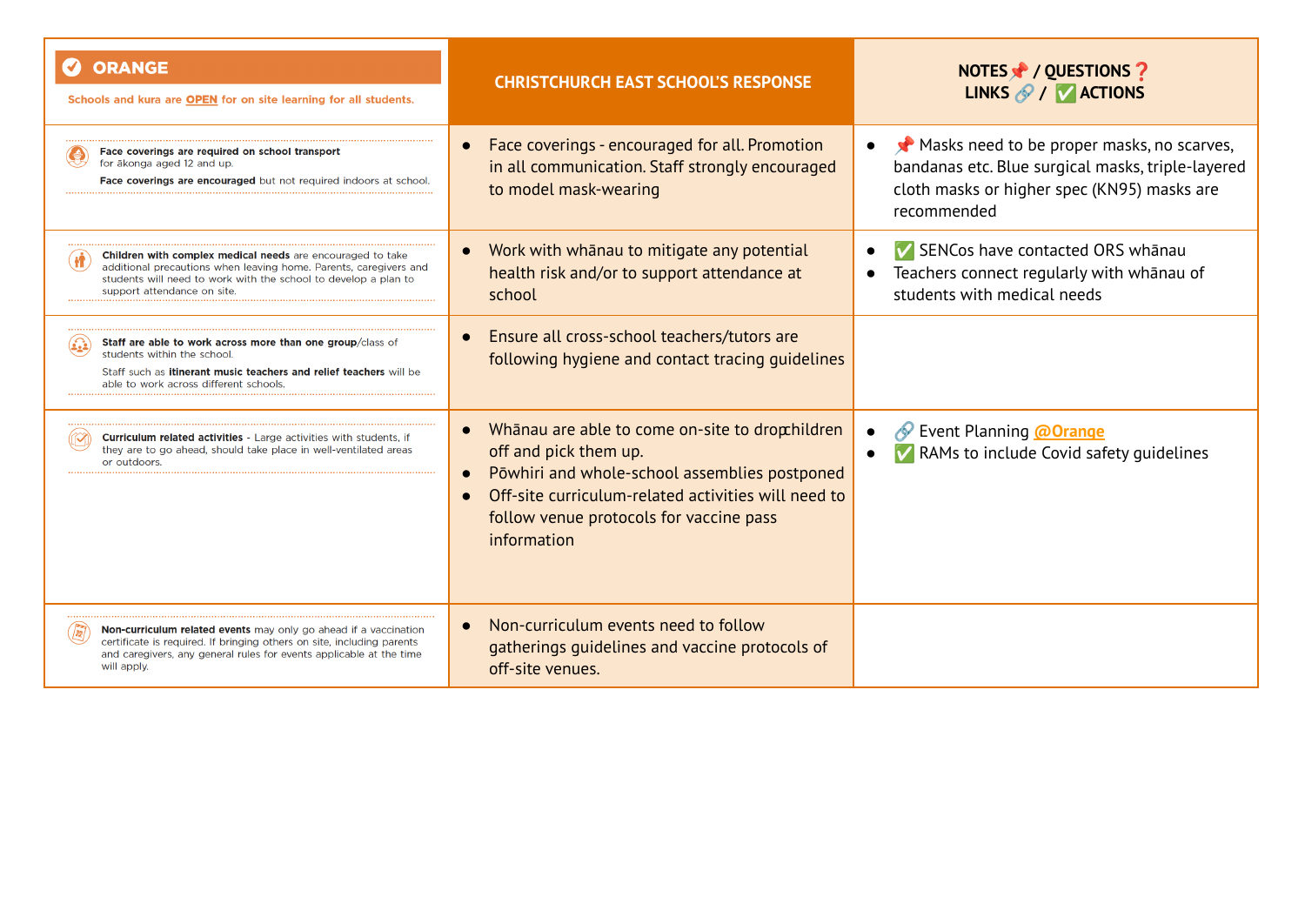| <b>RED</b><br>Schools and kura are OPEN for on site learning for all students.                                                                                                                                                                                         | <b>CHRISTCHURCH EAST SCHOOL'S RESPONSE</b>                                                                                                                                                                                                                                                                                                                                                                                                                   | NOTES / QUESTIONS ?<br>LINKS $\mathscr{P}$ / $\mathsf{V}$ ACTIONS                                                                                                                                                                                                                                                                                                                                                                                                                                               |
|------------------------------------------------------------------------------------------------------------------------------------------------------------------------------------------------------------------------------------------------------------------------|--------------------------------------------------------------------------------------------------------------------------------------------------------------------------------------------------------------------------------------------------------------------------------------------------------------------------------------------------------------------------------------------------------------------------------------------------------------|-----------------------------------------------------------------------------------------------------------------------------------------------------------------------------------------------------------------------------------------------------------------------------------------------------------------------------------------------------------------------------------------------------------------------------------------------------------------------------------------------------------------|
| Face coverings are required:<br>for all akonga Years 4 and up when<br>indoors or in close contact with others<br>for staff working to provide or support<br>the provisions of education for Years 4<br>and up<br>on school transport for all akonga<br>aged 12 and up. | Masks are required in all other indoor situations<br>All teachers and teacher aides working with Year<br>4 + students to wear masks in class<br>All Year 4+ students wear masks indoors<br>Masks are required in the staffroom, except<br>when eating<br>In Year 1-3 classes, teachers are not required to<br>$\bullet$<br>wear a mask<br>Year 4+ classes will establish routines for mask-<br>wearing and storage<br>Stored in a named paper bag<br>$\circ$ | Close-fitting surgical masks are even more<br>important with Omicron cloth masks are not<br>sufficient<br>Masks need to be proper masks, no scarves,<br>bandanas etc. Blue surgical masks, triple-layered<br>cloth masks or higher spec (KN95) masks are<br>recommended<br>Masks are sourced and provided for staff<br>$\bullet$<br>Students need to be taught how to wear a<br>mask correctly.<br>Mask wearing is encouraged as per<br>quidelines. Exemptions are required for those<br>who do not wear masks. |
| <b>Curriculum related activities - Large</b><br>activities with students should not go<br>ahead unless held outdoors.                                                                                                                                                  | Pōwhiri and whole-school assemblies postponed<br>Kapa Haka will happen outside with appropriate<br>distancing<br>Singing can only happen outdoors                                                                                                                                                                                                                                                                                                            | <b>Event Planning @Red</b><br>Contact tutors about Kapa Haka                                                                                                                                                                                                                                                                                                                                                                                                                                                    |
| <b>Non-curriculum related events should</b><br>$\mathbb{Z}$<br>be limited and may only go ahead if a<br>vaccination certificate is required.                                                                                                                           | No inter-school sporting events<br>$\bullet$                                                                                                                                                                                                                                                                                                                                                                                                                 | $\sqrt{\phantom{a}}$ Contact camp and EOTC venues about the<br>$\bullet$<br>viability of camps at Red settings                                                                                                                                                                                                                                                                                                                                                                                                  |
| No external students on site for non-<br>curriculum related inter-school activities.                                                                                                                                                                                   | Kahui Ako / Tawa Zone events postponed                                                                                                                                                                                                                                                                                                                                                                                                                       |                                                                                                                                                                                                                                                                                                                                                                                                                                                                                                                 |
| Essential support services and agencies<br>$(\widehat{\mathbf{r}})$<br>such as learning support service may<br>be on site. Minimise attendance on site<br>for non-essential services as much as<br>possible.                                                           | Any MoE / ERO / RTLB are required to scan in<br>and wear a mask as per contact tracing<br>guidelines                                                                                                                                                                                                                                                                                                                                                         |                                                                                                                                                                                                                                                                                                                                                                                                                                                                                                                 |